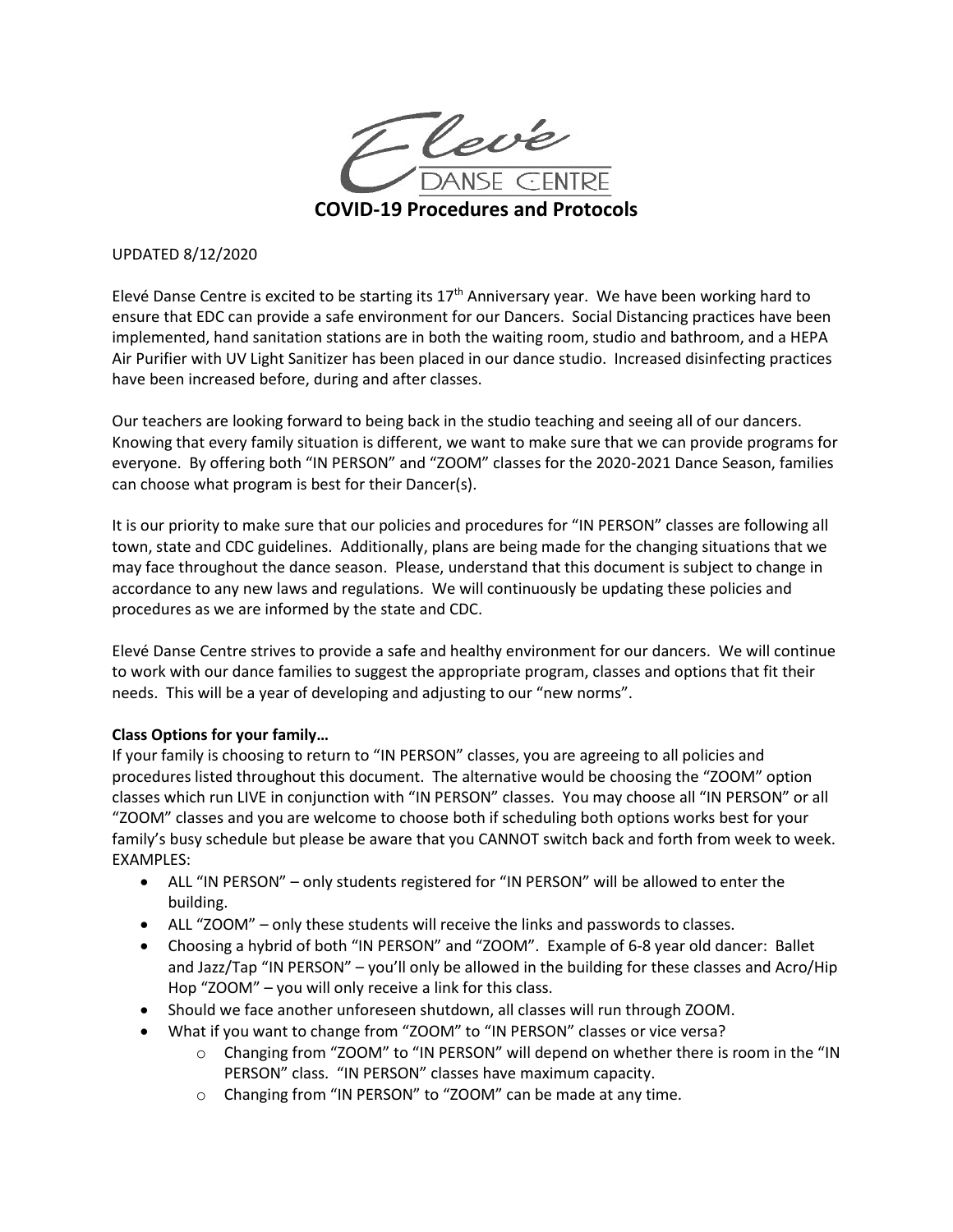o ALL CHANGES MUST BE APPROVED THROUGH THE DIRECTOR AND OFFICE STAFF.

## **Should a POSITIVE COVID-19 situation arise…**

- If a faculty member or student/dancer test positive for COVID-19, the studio will close for a deep cleaning and all classes will be held on ZOOM until the studio can reopen. Dance Families who were in immediate exposure will be contacted. Any faculty member or student/dancer who has tested positive will be kept confidential.
- If an immediate family member, household member or someone your family has regular contact with tests positive for COVID-19, you are required per state guideline to quarantine for 14 days even if you are not exhibiting any symptoms or have tested negative for COVID-19. You will be allowed to take classes via ZOOM during quarantine.
- Per the state of Massachusetts, any person traveling out of Massachusetts (besides our exempt low risk state list) are required to quarantine for 14 days or present a negative COVID-19 test result.
- If your dancer has been exposed to a positive COVID-19 case, we ask that you stay home to quarantine or until a test shows negative results.

# **New/Updated COVID-19 Procedures**

Before you come to the studio…

- Families are expected to self-check for any symptoms of COVID-19 before coming to the dance studio…this includes any family member or the dancer.
- Symptoms are but are not limited to; fever of 100 degrees or higher, cough, shortness of breath, sore throat, loss of tase or smell, vomiting/nausea, diarrhea, headache or body aches.

Entering and Exiting the Building

- Because we have one entrance to the building and only one studio space for classes, our entering and exiting practices are quite simple.
- Our waiting room remains closed and Dancers are to be dropped off and picked up at the waiting room door **"drive-thru"** style. Arrive/Line Up at least 5 minutes early before your scheduled class time.
	- o All Dancers should be arriving/entering the building wearing face masks.
	- $\circ$  If parents are walking their Dancer to the door, they should be masked as well. This drop of method is preferred for the Dancin' Tots and FUNdations levels. This also goes for pick up time.
	- $\circ$  Wait for Teachers/Staff to open the doors for Dancers to enter the building.
	- o There will be a temperature check at the door.
	- $\circ$  Dancers will be asked to sanitize their hands upon arrival, any other time needed throughout class and before exiting the building.

Class Sizes

• Per state guidelines, indoor facilities must limit capacity to no more than 40% of the building's maximum permitted occupancy and ensure adequate social distancing for all visitors and staff. This guideline allows EDC to accommodate 30 persons and with Governor Baker's latest update to lowering gatherings to a 25-person maximum, we have chosen to cap our "IN PERSON" class size to a maximum of 12.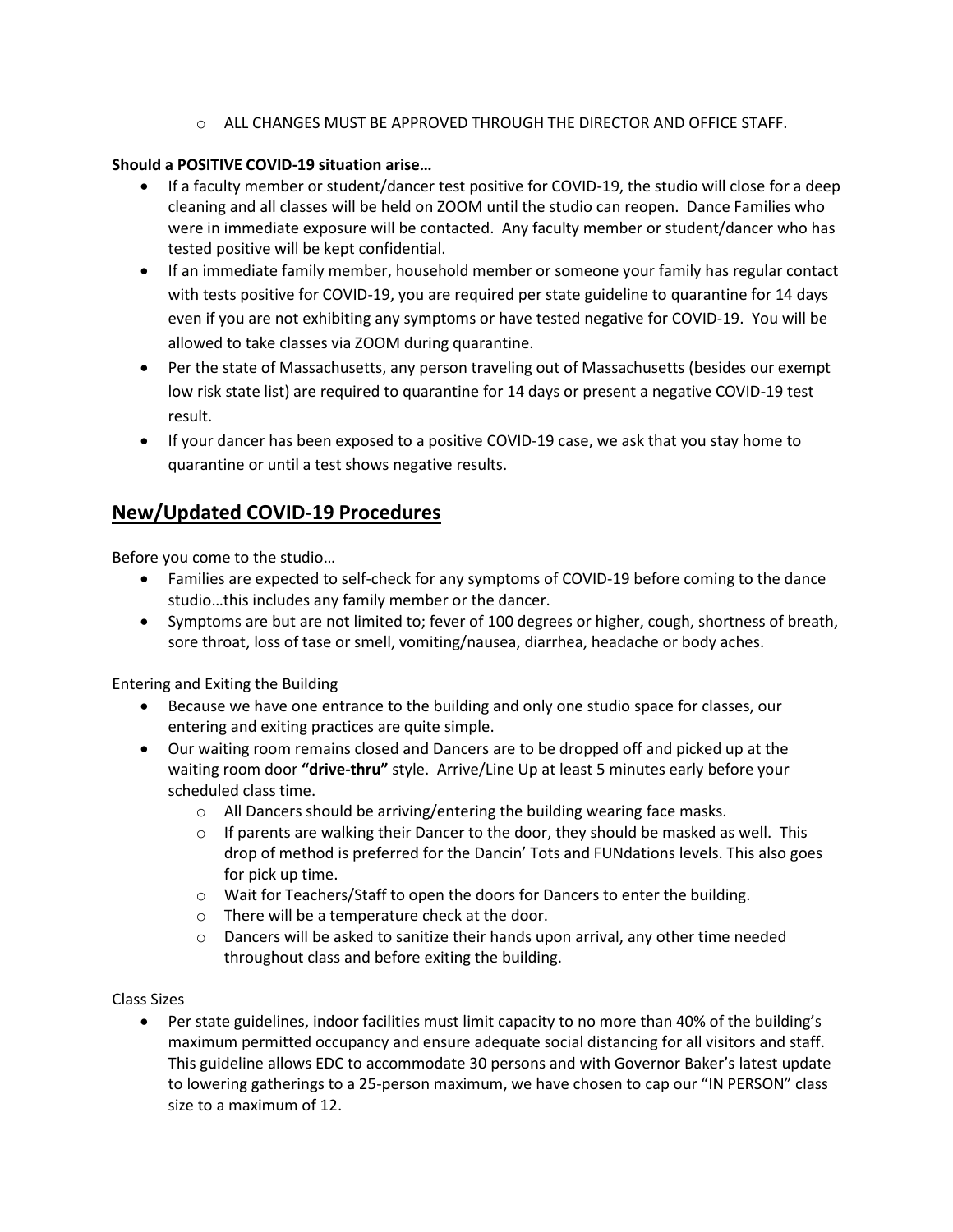Waiting Room

• The waiting room is closed to anyone other than Dancers at this time. Dancers will use the waiting room for dance bags and shoe changing in order to maintain social distancing guidelines.

## Studio

- 6' x 6' squares are clearly marked on floors inside the dance studio.
- Dancers will not have any instructed physical contact with their classmates.
- Dancers may be asked to bring their own items needed for use in class such as yoga mats or Thera-bands.
- Per state guideline, Dancers must wear face coverings while in the facility. We understand that there are many conflicting feelings in regards to wearing face coverings but this is state mandated. There are many kinds of face coverings that are preferred for athletic activity.

## Staff/Faculty

- Face covering is required.
- Must sanitize hands upon entry of studio, when needed during class, in between classes, and upon exiting the studio.
- Any faculty or staff member who has been directly exposed to a known Covid-19 positive person may not come to studio until they have been self-quarantined for 14 days and are symptom free or can present a negative COVID-19 test.
- Any faculty or staff member who has been directly exposed to someone who has travelled out of state (with the exemption of Massachusetts low risk list) must refrain from entering the studio for 2 weeks after the person's return.

#### Facility

- Waiting areas will be closed to anyone other than Faculty and Dancers.
- Bathrooms will be cleaned daily and disinfected frequently though operating hours.
- HEPA Air Purifiers with UV Sanitation lights will be used throughout the facility.
- The facility will be disinfected daily prior to opening and between class level transitions.

#### **Massachusetts Guidelines**

#### IMPLEMENTING SAFETY MEASURES FOR YOUR OPERATION

*All business and other organizations in the Commonwealth must immediately adopt and maintain the following generally applicable COVID-19 safety rules.* 

Social Distancing

• All persons, including employees, customers, and vendors should remain at least six feet apart to the greatest extent possible, both inside and outside workplaces • Establish protocols to ensure that employees can practice adequate social distancing • Provide signage for safe social distancing • Require face coverings or masks for all employees and customers

#### Hygiene Protocols

• If available, provide hand-washing capabilities throughout the workplace • Ensure frequent hand washing by employees and adequate supplies to do so • Provide regular sanitization of